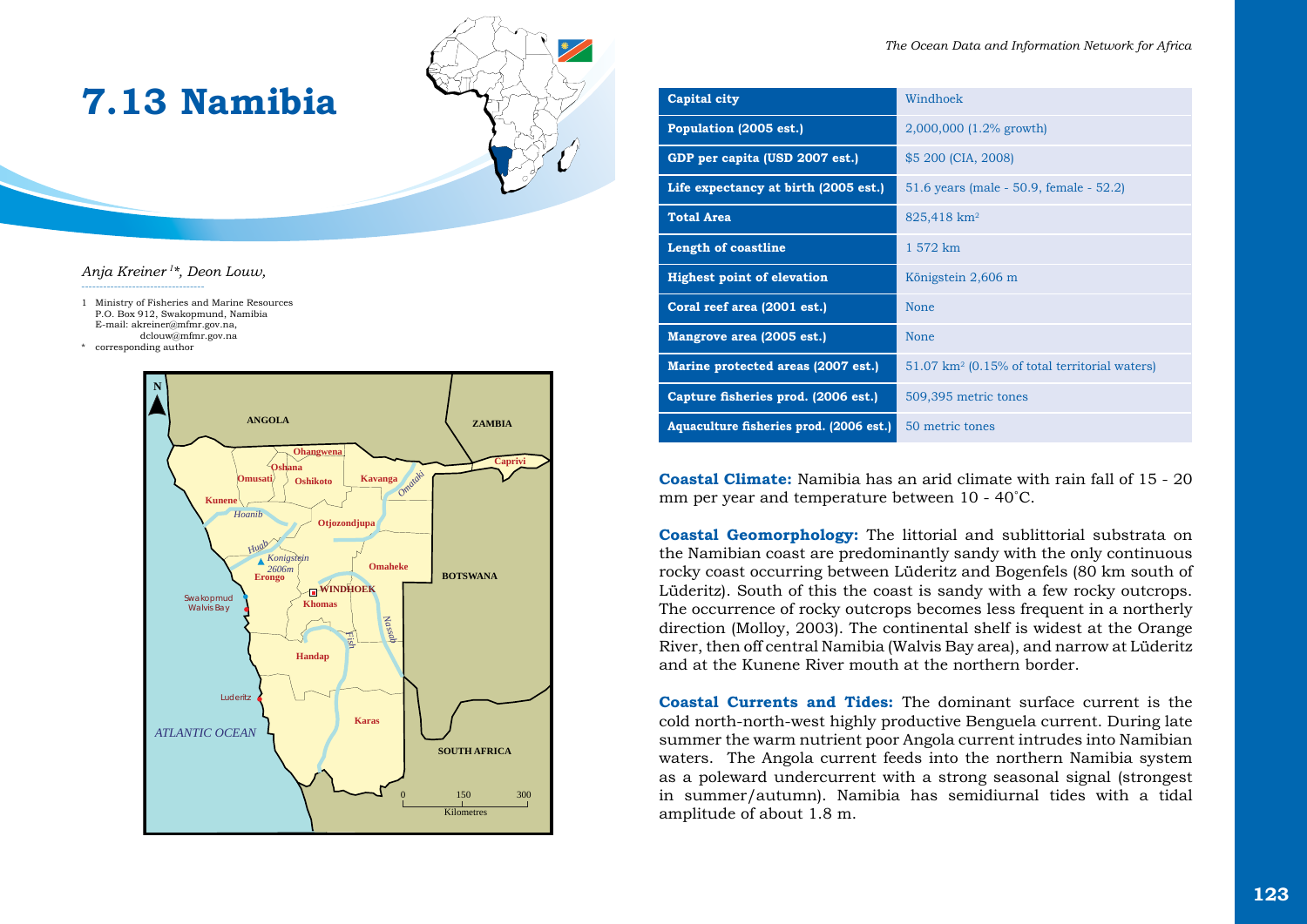**Coastal Observations:** Namibia has four coastal weather stations (Cape Frio, Möwe Bay, Swakopmund and Lüderitz). A tide gauge is installed and operational at the Walvis Bay harbour. Regular in situ sampling off the jetty in Swakopmund is done for Sea Surface Temperature, oxygen, H<sub>2</sub>S, Chlorophyll-a and phytoplankton.

**Coastal Economy:** There are four major towns on the coast, which support the majority of the coastal economic activities including fisheries, tourism and the import and export of goods. Major fisheries include: pilchard, horse mackerel, hake, monk, rock lobster, red crab, line fish, seals, kingklip, west coast sole, orange roughy, and tuna.

**Mineral and Agricultural Resources:** Mineral resources are an important part of the national economy including: uranium, gold, tin, copper, diamonds, semi precious stones, zinc, and lead. Agricultural products include: cattle, sheep, maize, and game.

**Other marine resources:** Other resources include diamonds, guano, mariculture (oysters, abalone), and salt.

#### **ADDRESSING KEY COASTAL ISSUES**

Ninety percent of the coastline is conservation area with controlled access including almost the entire coast of the Namib desert. Namibia is one of the first countries to include environment protection within its constitution (CIA, 2008). Three RAMSAR sites exist at: the Orange River mouth, Walvis Bay lagoon and Kunene River mouth. Sandwich Harbour is another important coastal area and under special protection. This said, Namibia faces challenges in coastal and marine management. These include the management of small recreational areas around towns, urban development, and tourism and recreational use of the coast such as quad-biking. Diamond mining in closed areas in southern Namibia is also an issue of potential environmental degradation of resources, as well as industrial fishing

## **DEVELOPMENT AND ACHIEVEMENTS OF THE NODC**

Namibia does not have online access to the NODC. However, there is



*Figure 1. Jetty in Swakopmund where measuring equipment are attached for daily water samples for temperature, oxygen and phytoplankton (photo taken by Deon Louw).*

an in-house data base at the Ministry of Fisheries & Marine Resources

where oceanographic data is archived and available on written request. In addition, Conductivity, Temperature and Depth (CTD) data is also provided and archived at the Southern African Data Centre for Oceanography (SADCO).

The main objectives of the NODC are to support national:

1) monitoring of the coastal and ocean environment; and 2) fisheries management using the Total Allowable Catch approach.

*Figure 2. CTD which is used on the "R.V Welwitchia" for oceanographic measurements (photo taken by Deon Louw).*

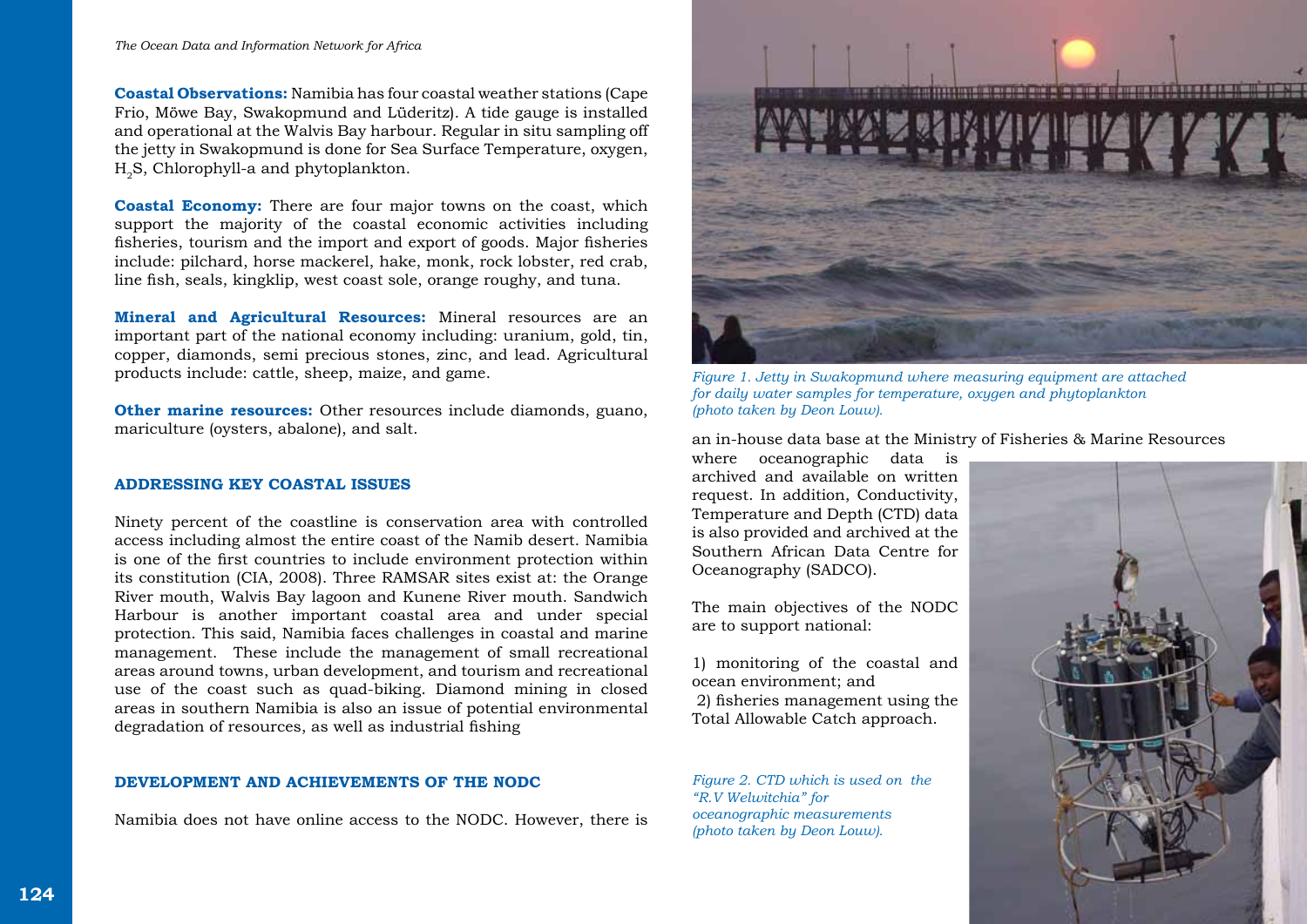The beneficiaries of the products and services include national and international scientists, managers and members of the public.

Products and services available at the NODC are based on the following sources:

- y *Biological parameters* Chlorophyll-a, phytoplankton species, zooplankton species and biomass
- *Physical parameters* temperature, salinity, wind speed & direction, tide, air pressure, dissolved oxygen
- y *Chemical and nutrient parameters* phosphate, nitrate, nitrite, silicate, ammonium, hydrogen sulphide
- y *Satellite derived data:* Sea Surface Temperature and Chlorophyll-a



*Figure 3. During winter months Namibia has berg winds (warm desert winds) and sand particles can be blown more than 150 km into the sea (satellite image by Oceanspace on 24 June 2003).*

#### **MARINE RELATED PROGRAMMES AND ORGANIZATIONS**

The following are organizations that work in collaboration with the NODC:

- Benguela Current Commission
- Namibia Coast Conservation and Management Project (www.nacoma.org)
- South East Atlantic Fisheries Organization (www.seafo.org)
- Commission for the Conservation of Antarctic Marine living Resources (www.ccamlr.org)
- Southern African Data Centre for Oceanography (www.sadco.csir.co.za)
- International Commission for the Conservation of Atlantic Tunas (www.iccat.es)



*Figure 4. African penguins on Mercury islands off southern Namibia (photo taken by Deon Louw).*